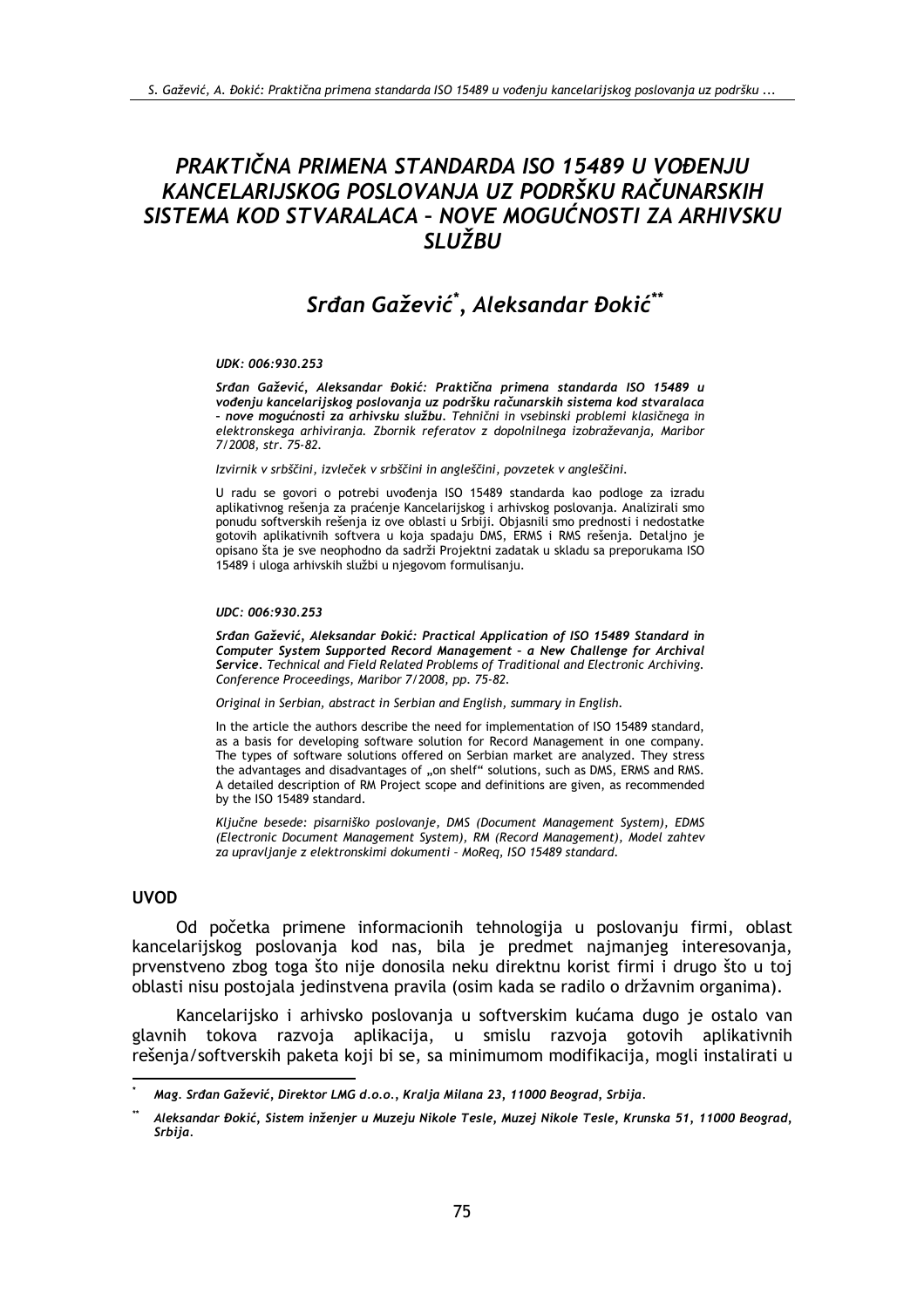bilo kojoj firmi. Ako su takvi paketi i razvijani, to je činjeno isključivo po narudžbini a pri tome bez nekih ideja kako da se jednom skrojeno rešenje nudi i distriburja drugima.

Prvi tip softverskih rešenia - zamena tvrdih evidencija digitalnim. Firme su vodile osnovne evidencije klasičnim, "ručnim" metodama, a tamo gde su razvijene aplikacije, one su bile isključivo jednokorisničke tj. namenjene isključivo radnicima u pisarnici. Pojednostavljeno rečeno, sve se u tim slučajevima svodilo na zamenu načina upisa podataka u osnovne evidencije - umesto u knjige i sl. evidencije, podaci su, preko ekranskih formi koje su imitirale obrasce "tvrdih" vrsta evidencija, unošeni u računarske baze podataka. Iako su ovakvi sistemi mogli omogućiti efikasniji rad pisarnica, ostatak firme nije imao puno koristi. Uz to ni tada, a ni dan danas, taj oblik i način rada nije bio do kraja podržan propisima. Primera radi, postojala je obaveza da se delovodnici vođeni u elektronskom obliku, po isteku kalendarske godine, odštampaju i u takvom obliku čuvaju i koriste.

Drugi tip softverskih rešenja - veza ka mikrofilmu. Veliku prepreku predstavljaju postojeći "tvrdi" oblici - papiri. Kao spasonosno rešenje, nuđena je mikrofilmska tehnologija - "...mikrofilmujte papire i oslobodite ih se, uštedite troškove za smeštaj i čuvanje..." i sl. Ovakva rešenja su imala snažnu podršku u činjenici da jer je mikrofilmski oblik bio, a i dalje je, zakonski priznat. Ipak, postojalo je jedno vrlo bitno tehnološko ograničenje: predmet mikrofilmovanja po pravilu su bile već stvorene kolekcije dokumenta koje su završile svoj operativni život. Softverska rešenja u ovom slučaju nisu menjala "tvrde" vrste evidencija sa početka životnog ciklusa dokumenta već su nudila vezu ka mikrofilmskom zapisu. Ipak najveći problem koji se javljao sa ovakvim rešenjima nije bio zakonske ili softverske prirode već pre svega u samoj tehnologiji mikrofilmovanja. Firma jako zavisi od mikrofilma koji poseduje i čiji kvalitet, posebno kada se radi o velikim kolekcijama dokumenata, nije uvek lako proveriti. Pokazalo se u sudskoj praksi da se zbog lošeg kvaliteta, loše čitljivosti, gube sporovi jer su dokumenti pravno ne upotrebljvi.

Treći tip softverskih rešenja DMS Očigledno da su prethodna dva tipa softverskih rešenia, čak i kad bi bila primeniena istovremeno, ostavljala veliki deo životnog ciklusa dokumenta nepokrivenim. To je ujedno i bio upravo onaj deo životnog ciklusa dokumenta (operativni) za koji su stvaraoci dokumenata (firme) i bili ponajviše zainteresovani, i čijim bi upravljanjem i kontrolom mogli ostvariti neku korist za sebe. Tako su se na tržištu Srbije u relativno novije vreme pojavila rešenja koja putem novijih tehnologija, kao što su Document Management System (DMS) i Electronic Document Management System (EDMS), nude prevazilaženje ovog jaza, prateći dokument od njegovog nastanka pa nadalje, nudeći "kancelariju bez papira". Osim toga, zahvaljujući osvojenim tehnologijama mikrofilmovanja preko digitalnog zapisa ovakva rešenja su bila u prilici da korisnicima ponude mogućnost da istovremeno zadovolje i neke druge zakonske obaveze.

Ipak i ova rešenja, jako na prvi pogled nude spas, imaju svoje nedostatke koji se tokom vremena mogu pokazati vrlo rizčnim za korisnike ovakvih sistema.

Prvo pitanje koje se postavlja je kako sprovesti "kancelariju bez papira"? Naravno, jednostavnim prevođenjem svih dokumenata u digitalni oblik. Sa stanovišta ponuđača rešenja to pre svega znači skeniranje dokumenata. To je ključna i polazna pretpostavka da bi DMS/EDMS imali smisla i da bi se mogli primenjivatii. I tu leži jedna, rekli bismo skrivena, potka celog pokreta, na čijoj su površini vidljivi DMS/EDMS kao visoko sofisticirani proizvodi informatičkih tehnologija i znanja. Da bi se ti paketi primenjivali, korisnik mora prethodno da nabavi uređaje za skeniranje, a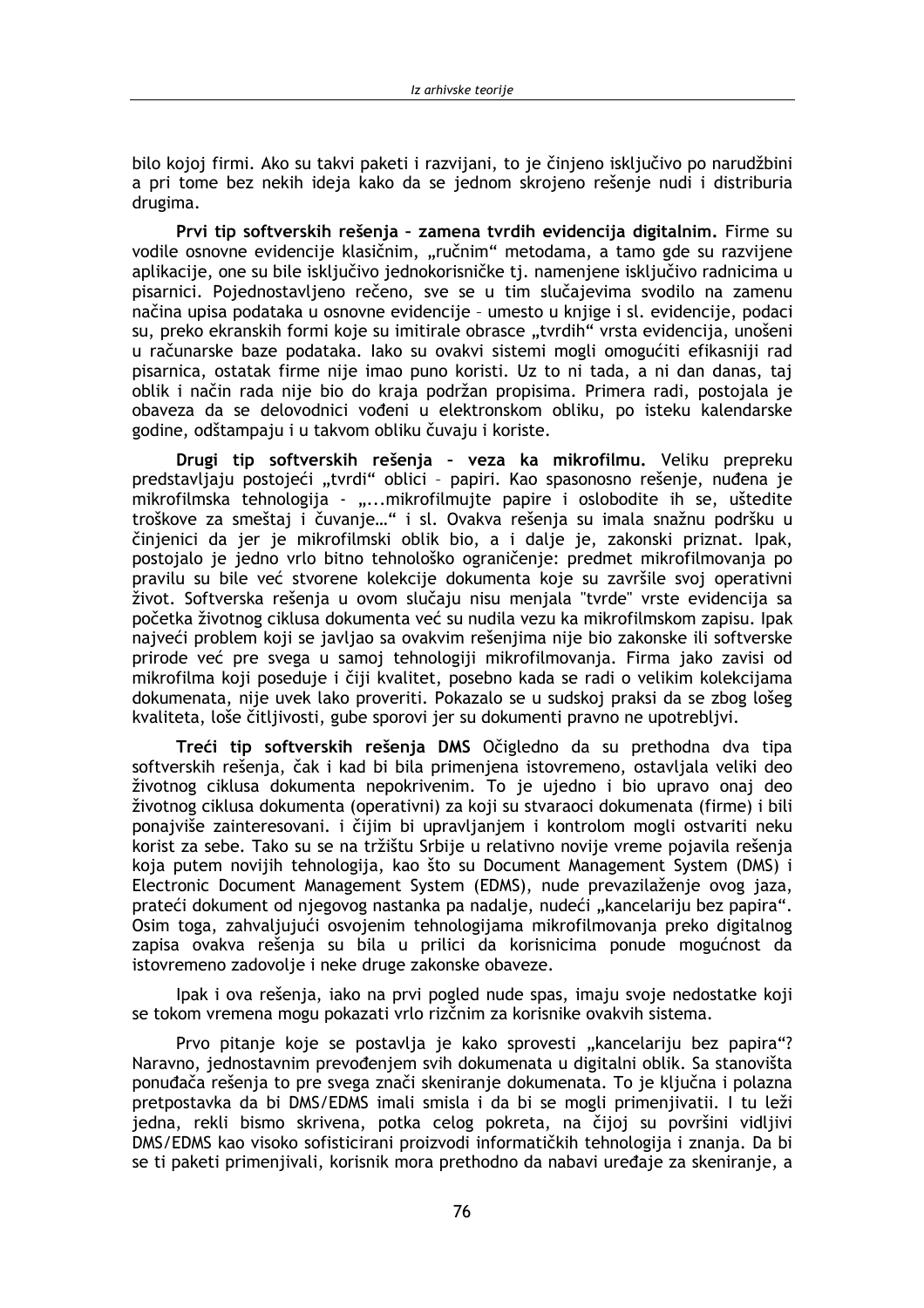zatim i da ima veoma moćne računare i prateću opremu, jer sa rastom podataka, posebno u grafičkim formatima, eksponencijalno rastu i potrebne performanse hardvera.

Drugi problem je to što su se ovakva rešenja pojavila u trenutku kada je standardizacija u oblasti kancelarijskog i arhivskog poslovanja bila potpuno zanemarena, a nadležna tela nespremna da isprate nove tehnologije. Kao posledica svega toga na našem tržištu dominiraju informatička rešenja iz klase DMS i EDMS, čije su osnovne karakteristike to što su usmerena ka upravljanju elektronskim dokumentima, dok se realno ili paralelno nastajanje, evidentiranje i dalje postupanje sa neelektronskim evidencijama i dokumentima, po pravilu samo usput tretira (kao indeksna referenca) bez želje da se i jedan i drugi svet stave u istu ravan.

#### STANDARDIZACIJA U SRBIJI - PUT KA RMS-U

Ne tako davno postala je vidljiva potreba za "uvođenjem reda" u oblasti kancelarijskog i arhivskog poslovanja, i to kako od strane operativno odgovornih državnih i drugih faktora, tako i od strane čitavog niza institucija i drugih specijalizovanih međunarodnih organizacija. Kao što je to slučaj i u drugim sferama informatičkog sveta, osnovni razvoj, rešenja i moguće primene, formulišu se u visoko razvijenim zemljama, pa se samim tim i rešenja koja odatle dolaze zasnivaju na regulativi, praksi pa i navikama tamošnjih subjekata sistema. Tako je na red došlo i pitanje upravljanja dokumentima, pa samim tim i svih aspekata izrade i primene informatičkih rešenja koja podržavaju poslovanje subjekata preko upravljanja dokumentima. Rešenje su nađena i ona se dalje se razvijaju u oba pravca - i prema proizvođačima ali i prema korisnicima. I jedni drugi moraju da se drže određenih pravila igre. Deo tih napora je oličen u standardu ISO 15489 i MoReg specifikaciji.

Podrška se daje prvenstveno postupcima akreditacije i sertifikacije, dakle onim rešenjima koja obezbeđuju ono što je činilo i čini osnovna načela i pravila u klasičnom sistemu kancelarijskog i arhivskog poslovania. Pojednostavljeno rečeno, ne može da postoji slobodan i nekontrolisan način postupanja sa službenom dokumentacijom, već on mora biti uređen do krajnijh mogućih granica, bez obzira na to da li se radi sa klasičnim, hibridnim (i klasični i elektronski oblik) ili elektronskim oblicima dokumenata.

Softverski paketi iz klase Record Managementa, koji se bitno razlikuju od DMS i EDMS, zamišljeni su kao alatke okrenute dokumentu, na način koji to zahtevaju standardi, načela i propisi o kancelarijskom i arhivskom poslovanju.

U poslednje vreme, zahvaljujući pritisku drugih, spoljnih zakonodavstava i međunarodnih standarda, pojavila su se i rešenja koja računaju na celinu obaveza koje proističu iz načela i obaveza u postupanju sa dokumentima koja su nastala službenom delatnošću. To se, pre svega odnosi na proširenje meta-podataka koje ti informatički paketi moraju sadržati. No, i dalje je vođenje osnovne evidencije nerazrađeno i svodi se na mogućnost generisanja evidencije "ulazne i izlazne pošte". Međutim, mora se imati na umu i to da se ceo pristup, koji ide preko DMS i EDMS rešenja, može prilagoditi zahtevima klasičnog kancelarijskog i arhivskog poslovanja, ali se pitanje svodi samo na to po kojoj ceni je proizvođač/prodavac spreman da te modifikacije i izvrši.

Prema našem saznanju, na tržištu softvera ne postoje aplikativna rešenja koja, bez ostatka i bez znatnih modifikacija, zadovoljavaju uslove iznete u Projektnom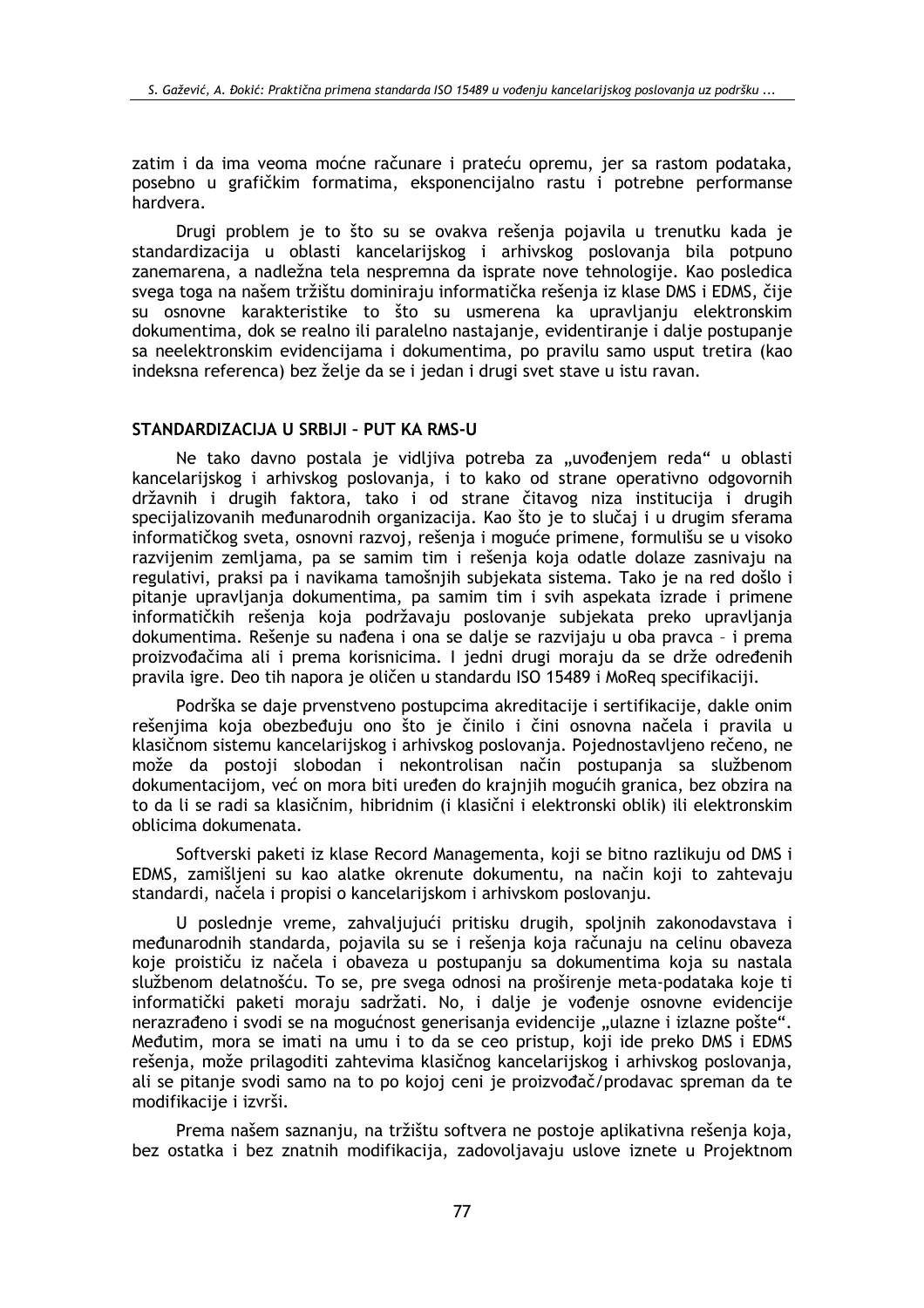zahtevu i razrađene u Projektnom zadatku. Postoje dva osnovna razloga što je to tako. Prvi je taj što je većina tih aplikacija razvijana kao model opšteg tipa, čija bi primena zahtevala niz dorada i usaglašavanja sa zahtevima korisnika. To podrazumeva znatna ulaganja svih resursa korisnika a koja na početku nisu vidljiva. Drugi razlog je u tome što su ostale aplikacije razvijane samo kao model koji se zasniva na delimičnom praćenju tzv. "životnog ciklusa dokumenata" i to najčešće bez čvrste i neophodne veze između dokumenata u fizičkom i dokumenata u elektronskom/digitalnom obliku. Bilo je evidentno da rešenje koje naručilac zahteva, traži aplikaciju "krojenu po meri". Da bi se to postiglo bilo je neophodno da se uradi ovako detaljno razrađen Projektni zadatak. Posledica toga je da on sadrži u sebi i neke elemente koji prevazilaze okvire te vrste stručnog dokumenta i koji su, po sadržaju i nivou razrade (npr. definisanje i razrada meta-podataka), bliži sledećoj fazi a to je izradi celovitog projekta.

#### PRIMER PROJEKTNOG ZADATKA KOJI POČIVA NA ISO 15489 I MOREQ-U I ULOGA ARHIVA U NJEGOVOM FORMULISANJU

Ovaj rad je nastao na osnovu naših iskustava stečenih u profesionalnom angažovanju na rešavanju problema uvođenja novog kancelarijskog i arhivskog poslovanja. Naš osnovni cilj je da vas upoznamo sa iskustvom koje smo mi, kao konsultanti, stekli na rešavanju ovog problema u određenim poslovnim sistemima. Angažovani smo da uradimo Projektni zadatak, a na osnovu kojeg treba da se izradi aplikativni softver za podršku u oblasti kancelarijskog i arhivskog poslovanja.

Osnovna ideja je bila da se na taj način naručiocu omogući da na kvalitetan i efikasan način, dođe do onoga šta mu je zaista potrebno i korisno, eliminišući prilagođavanje potreba i zahteva naručioca mogućnostima već gotovih, ali neadekvatnih rešenja projektanta/izvođača. Istovremeno Projektnim zadatkom je omogućeno arhivskoj službi, u najširem smislu (i stvaraoci i nadležni arhiv) da efikasno deluje u poslovima zaštite, u celom životnom ciklusu dokumentarnog materijala, posebno arhivske građe.

### ŠTA JE TU NOVO?

Pretpostavka od koje smo pošli je ta da je potrebno značajno drugačije uređenje sistema kancelarijskog i arhivskog poslovanja u firmi od dosadašnjeg. Drugi osnov za promene u uređenju sistema kancelarijskog i arhivskog poslovanja leži u mogućnosti iskorišćenja višekorisničke prirode računarskog sistema.

Najznačajnije promene u uređenju sistema kancelarijskog i arhivskog poslovanja u firmi ogledaju se u distribuciji odgovornosti za dokumente tokom njihovog boravka u sistemu. Sistem pre svega predviđa mogućnost distribuiranog prihvatanja dokumenata u sistem koja se ogleda, ne samo na nivou mogućih razdvojenih pisarnica, već i na mogućnosti prihvatanja dokumenata putem "registracije" na nivou izvršioca (faza koja prethodi konačnom zavođenju, uvođenju dokumenta u sistem). Posebno kada se radi o sopstvenim dokumentima to otvara mogućnost praćenja dokumenata tokom njihovog celog životnog ciklusa - dakle od trenutka kreiranja samog dokumenta. Razdvajanjem funkcija i odgovornosti, nakon prihvatanja dokumenta u sistem, kod unosa kvantitativnih podataka (prepoznatljivih radnicima pisarnica) i kvalitativnih (poznatih izvršiocima) uz sve kontrole računarskog sistema omogućava se veća tačnost i na nivou opisa dokumenata ali se proširuje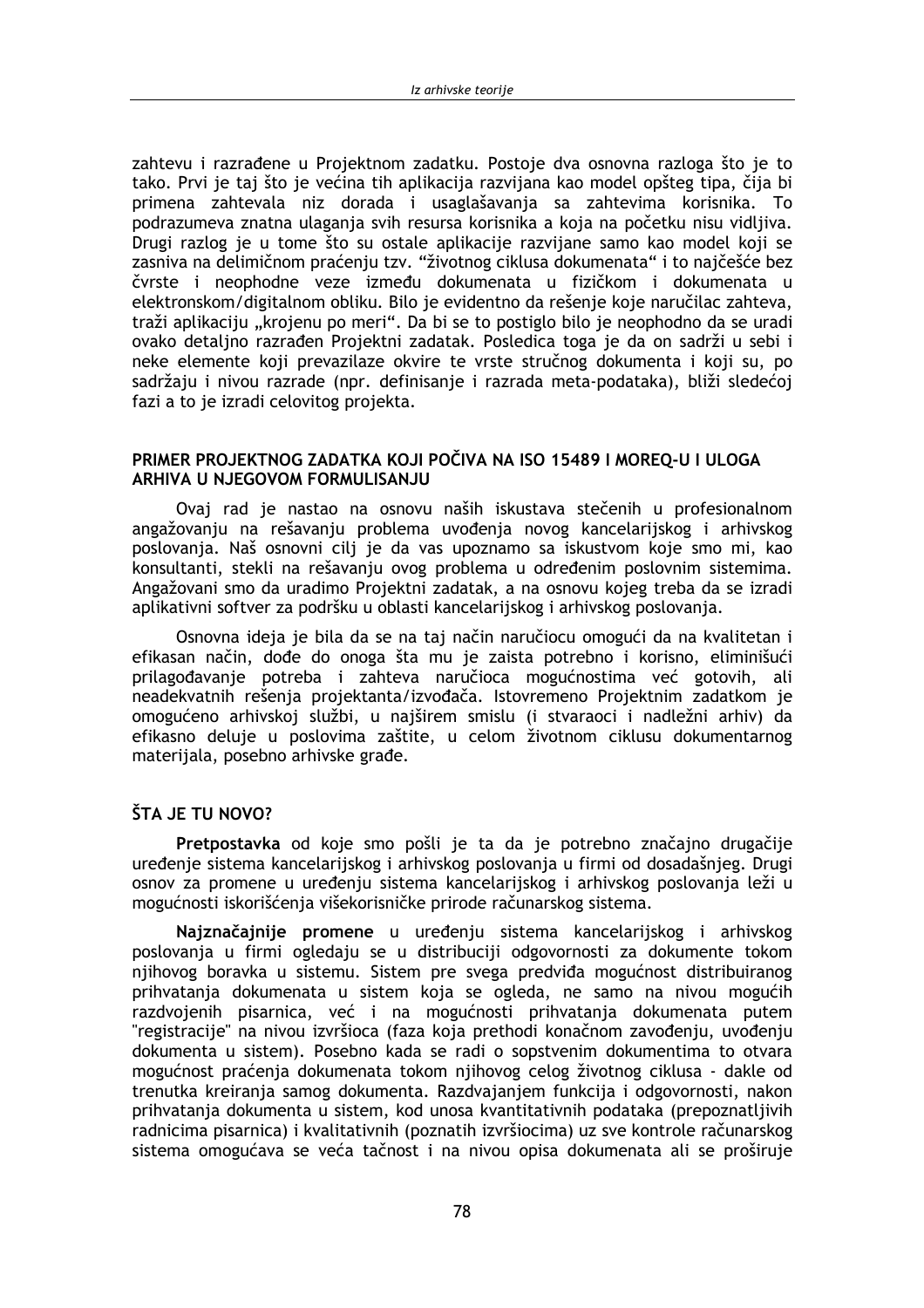domet praćenia dokumenata u svim oblicima (i u papirnom i u elektronskom obliku). Projektnim zadatkom je razrađen sistem praćenja svih elemenata pojedinih oblika dokumenata i zapisa i pri čemu se u svakom trenutku obezbeđuje očuvanje veze između niih.

Mogućnošću štampania spektra osnovnih i pomoćnih evidencija na osnovu istih. jednom evidentiranih, podataka omogućava se podizanje efikasnosti u radu i naročito fleksibilnosti u mehanizmima za pronalaženje dokumenata i njihovih nivoa grupisanja čak kada je računarski sistem neoperativan.

#### PREPORUKE ZA REALIZACIJU PROJEKTA INFORMATIČKE PODRŠKE U VOĐENJU KANCELARIJSKOG I ARHIVSKOG POSLOVANJA

Iz navedenih razloga, u nastavku teksta, dajemo najbitnije elemente koje bi Projektnim zadatkom bili zahtevani od projektanta i/ili izvođača i koje bi morao da obuhvati tokom svog rada, da bi ceo sklop bio, u potpunosti, prilagođen zahtevima korisnika koji uvode RM sistem.

#### DETALJNA ANALIZA POSLOVNIH PROCESA

Projektant/izvođač morao bi detaljno analizirati i opisati sve poslovne procese u okviru računarskim sistemom podržanog kancelarijskog i arhivskog poslovanja, a posebno:

- $1<sub>1</sub>$ Prihvatanje dokumenata u sistem
- $2<sub>1</sub>$ Grupisanje dokumenata
- $\overline{3}$ . Revizija i dopuna opisnih podataka dokumenta
- $\overline{4}$ . Ulogu dokumenata u elektronskom obliku
- $5<sub>1</sub>$ Praćenje dokumenata
- 6. Izdvajanje i uništavanje dokumenata
- $7.$ Štampa evidencija
- 8. Administracija sistema
- 9. Integracija sa drugim sistemima

#### **TEHNOLOGIJA**

Projektom bi morale biti opisane sve predložene informacione tehnologije (hardverske i softverske) i to na svim lokacijama na kojima će sistem biti u upotrebi. Ukoliko se to Projektom predviđa Projektant/izvođač bi morao objasniti razloge i dati detaljnu specifikaciju dodatnog hardvera/softvera neophodnog za primenu predloženog rešenja.

## PREDLOG SMEŠTAJA I STRUKTURA PODATAKA

Projektant/izvođač mora jasno definisati sistem za upravljanje bazama podataka koji će se koristiti u radu Informacionog sistema kancelarijskog i arhivskog poslovania i sve strukture podataka koje će se koristiti u radu.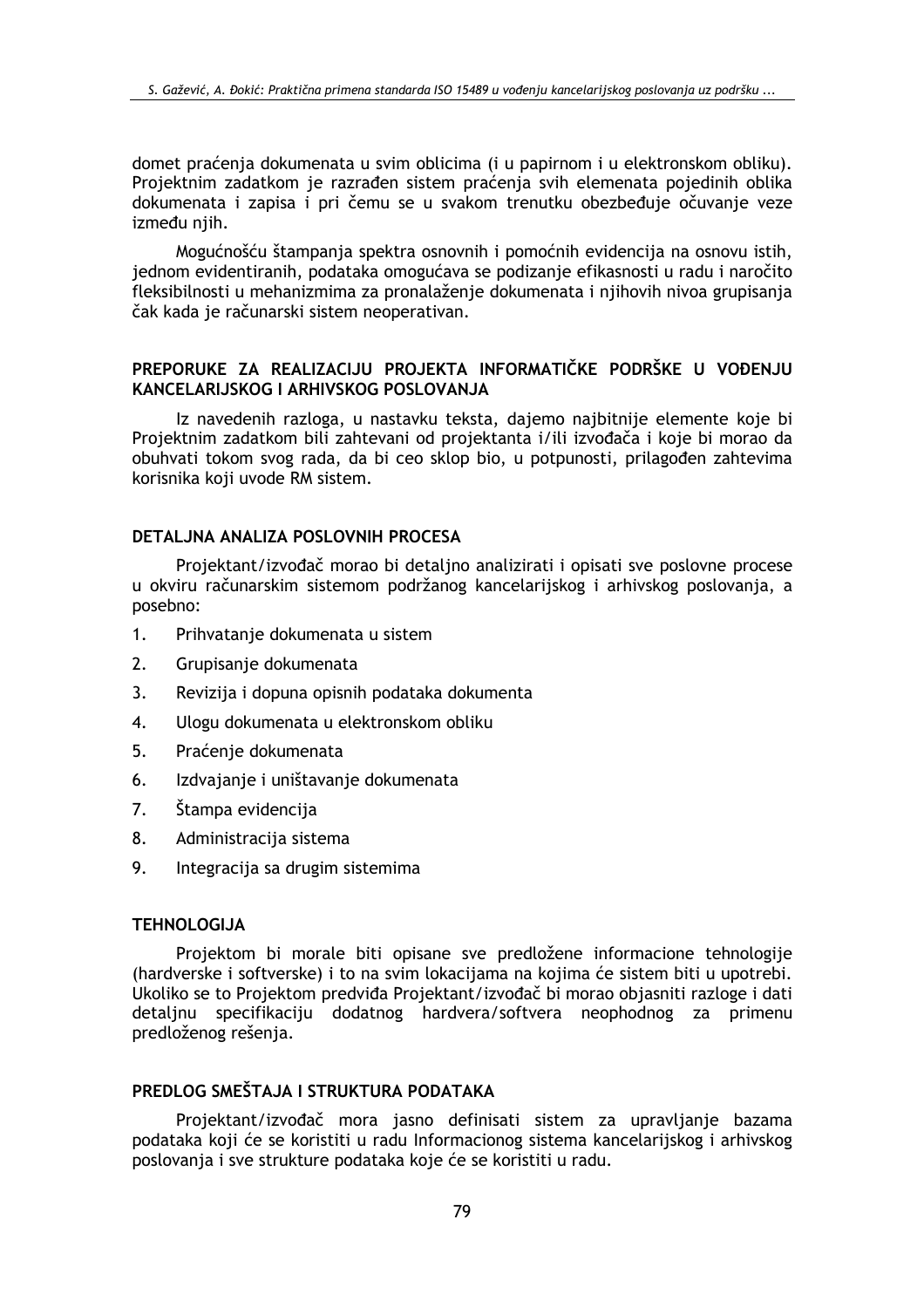#### PREDLOG APLIKACIJA I NJIHOVE ARHITEKTURE

Projektant/izvođač morao bi opisati arhitekturu svih aplikacija koje će se koristiti u radu budućeg sistema. Za svaku aplikaciju morao bi biti dat detaljan spisak funkcija koje vrše. Ukoliko je to moguće poželjno bi bilo da uz svaku aplikaciju budu priloženi izgledi ekrana i izveštaja.

Posebno prilikom dizajna korisničkog interfejsa mora se voditi računa o tome da:

- $1.$ Sve aplikacije softvera imaju grafički interfejs prilagođen korišćenju od strane neiskusnih korisnika. U normalnom režimu rada sistem se ne sme oslanjati na sposobnost korisnika da pamti kodove komandi. Sve dozvoljene opcije morale bi biti dostupne na ekranu, a servisi za pružanje pomoći moraju da objasne različite opcije na jasan način.
- $2.$ Korisnička dokumentacija, dokumentacija korisničkog interfejsa i servisi za pružanje pomoći morali bi biti na maternjem (službenom) jeziku.
- $\overline{3}$ . Korisnički interfejs korisniku pruži neposrednu (momentalnu) povratnu informaciju o rezultatu izvršene operacije, te da ukoliko neka akcija korisnika može da dovede do poništenja dotadašnjeg rada sistem zatraži potvrdu od strane korisnika pre izvođenja akcije. Sistem takođe mora tražiti potvrdu ukoliko je potrebno izvršiti masovnu promenu ili brisanje podataka iz baze podataka.
- Aplikacije obezbede da korisnik ne mora unositi informacije koje su sistemu već  $\mathbf{4}$ poznate.

## FLEKSIBILNOST REŠENJA

Projektom predloženo rešenie moralo bi da omogući visok stepen fleksibilnosti. tako da sistem u vremenu bude prilagodljiv i na eksterne a posebno na interne promene.

#### SIGURNOST I BEZBEDNOST

Sigurnost podataka i aplikacija se odnosi na nijhovu zaštitu od slučajnog ili namernog otkrivanja neovlašćenim licima, neovlašćenih modifikacija, uništavanja ili krađe sadržaja medija. Predloženo rešenje mora omogućiti upravljanje pravima pristupa korisnika i na nivou aplikacija i na nivou podataka odnosno dokumenata.

Bezbednost znači zaštitu prikupljenih, uskladištenih i prenošenih podataka od fizičkog hazarda, hardverskih otkaza, operativnih grešaka, softverskih defekta, krađe medijuma i raznih drugih manipulacija.

#### **UVOĐENJA SISTEMA**

Već samim Projektnim zadatkom potrebno je precizno definisati ciljeve i način izvođenja projekta te obuhvatiti ključne informacije, koje su potrebne za pravilno usmeravanje i vođenje projekta.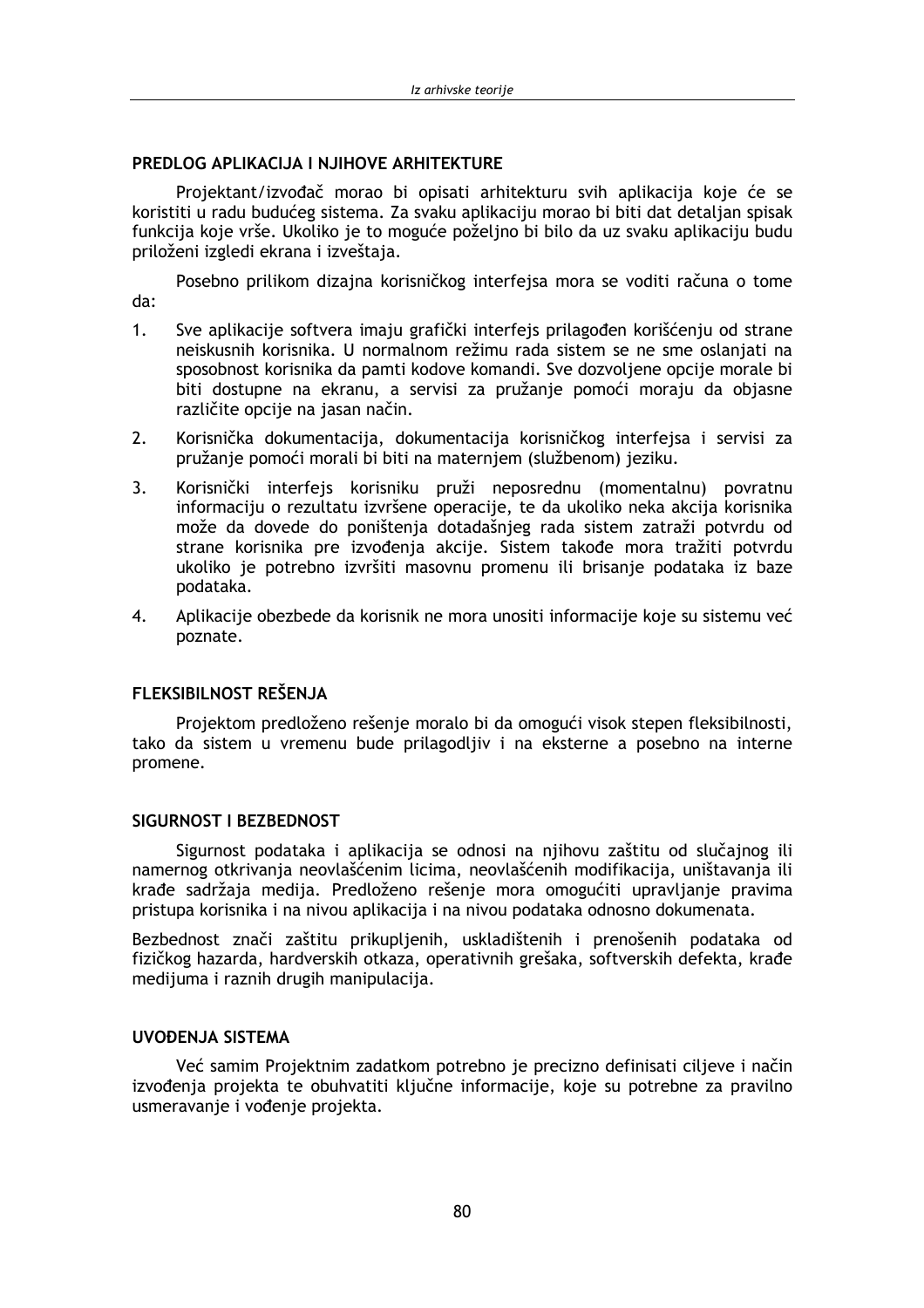Projektant/izvođač treba da priloži detalian plan uvođenia sistema koji će obuhvatiti:

- uvođenie dodatnog hardvera i softvera (ukoliko je to predviđeno).
- testiranja i  $\bullet$
- probnog rada aplikacija.

## PODRŠKA API IKATIVNOM REŠENJIJ

Projektom moraju biti jasno definisani planovi različitih nivoa podrške kako na strani korisnika aplikacija tako i strani Projektanta/izvođača. Planovi podrške moraju da uključe i softver i specijalizovani hardver (ukoliko se obezbeđuje od strane projektanta/izvođača) koji je predložen rešenjem.

### **OBUKA KORISNIKA**

Projektant/izvođač bi morao predložiti plan obuke koji će obuhvatiti i informacione tehnologije i poslovne procese. Plan obuke obavezno bi morao obuhvatiti:

- Metodologiju obuke  $\bullet$
- Raspored obuke  $\blacksquare$
- Sadržaj svakog od kurseva obuke  $\bullet$
- Sredstva potrebna za odvijanje obuke. Planom obuke obavezno mora obuhvatiti i biti prilagođen zaposlenima:
- $1.$ sa upravljačkim funkcijama u preduzeću
- $2<sub>1</sub>$ na poslovima pisarnice
- $\overline{3}$ . na poslovima poslovnih sekretara
- 4. ostalim zaposlenima koji učestvuju u procesima kreiranja i administrativno tehničke obrade dokumenata
- 5. administratori dokumenata, sistema i baza podataka.

Planom obuke posebno moraju biti obuhvaćeni i oni zaposleni zaduženi za pružanje podrške na strani korisnika sistema. Izrada detaljne programske i korisničke dokumentacija takođe je se smatra obavezom Izvođača u formi koja je najprikladnija za korisnika.

### MOGUĆA OGRANIČENJA KOJA SE ODNOSE NA PROJEKAT

Prva ograničenia su vremenska ograničenia, u slučaju da celi projekat ili deo projekta mora biti završen do unapred određenog roka. Takvu vremensku ograničenost potrebno je uzeti u obzir kod pripreme plana.

Druga vrsta ograničenja su finansijska ograničenja, koja je isto tako potrebno uzeti u obzir na projektu. Ograničenje može biti obim finansijskih sredstava koja su na raspolaganju za izvođenje projekta ili dinamika raspoloživosti finansijskih sredstava. Finansijska ograničenja su obično u konfliktu sa vremenskim ograničenjima. U ostala ograničenja spadaju raspoloživost spoljnih stručnjaka koji su